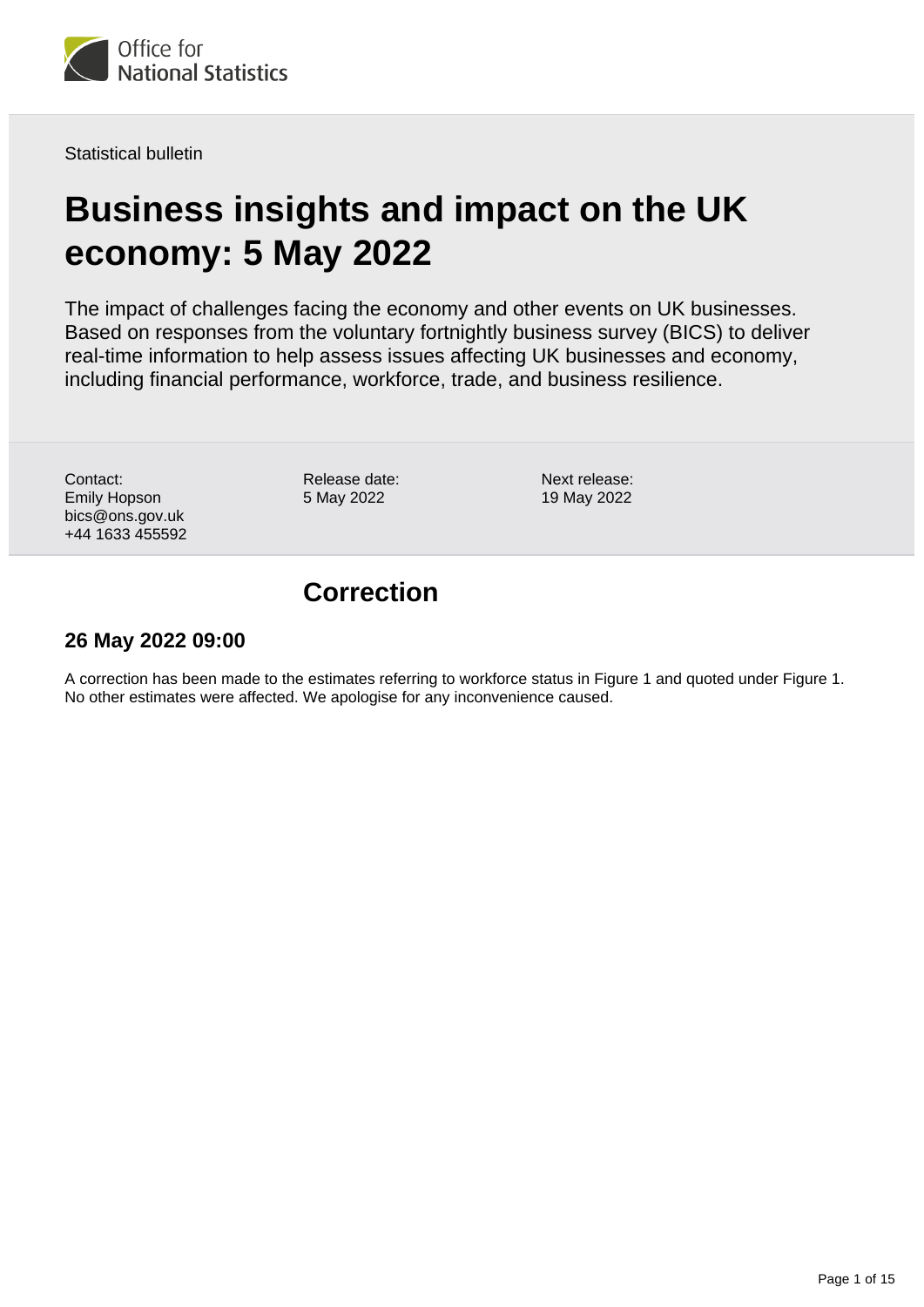# **Table of contents**

- 1. [Main points](#page-2-0)
- 2. [Headline figures](#page-2-1)
- 3. [Prices](#page-3-0)
- 4. [Financial performance](#page-9-0)
- 5. [Stock levels](#page-10-0)
- 6. [Business Insights and Conditions Survey data](#page-12-0)
- 7. [Glossary](#page-12-1)
- 8. [Measuring the data](#page-13-0)
- 9. [Strengths and limitations](#page-14-0)
- 10. [Related links](#page-14-1)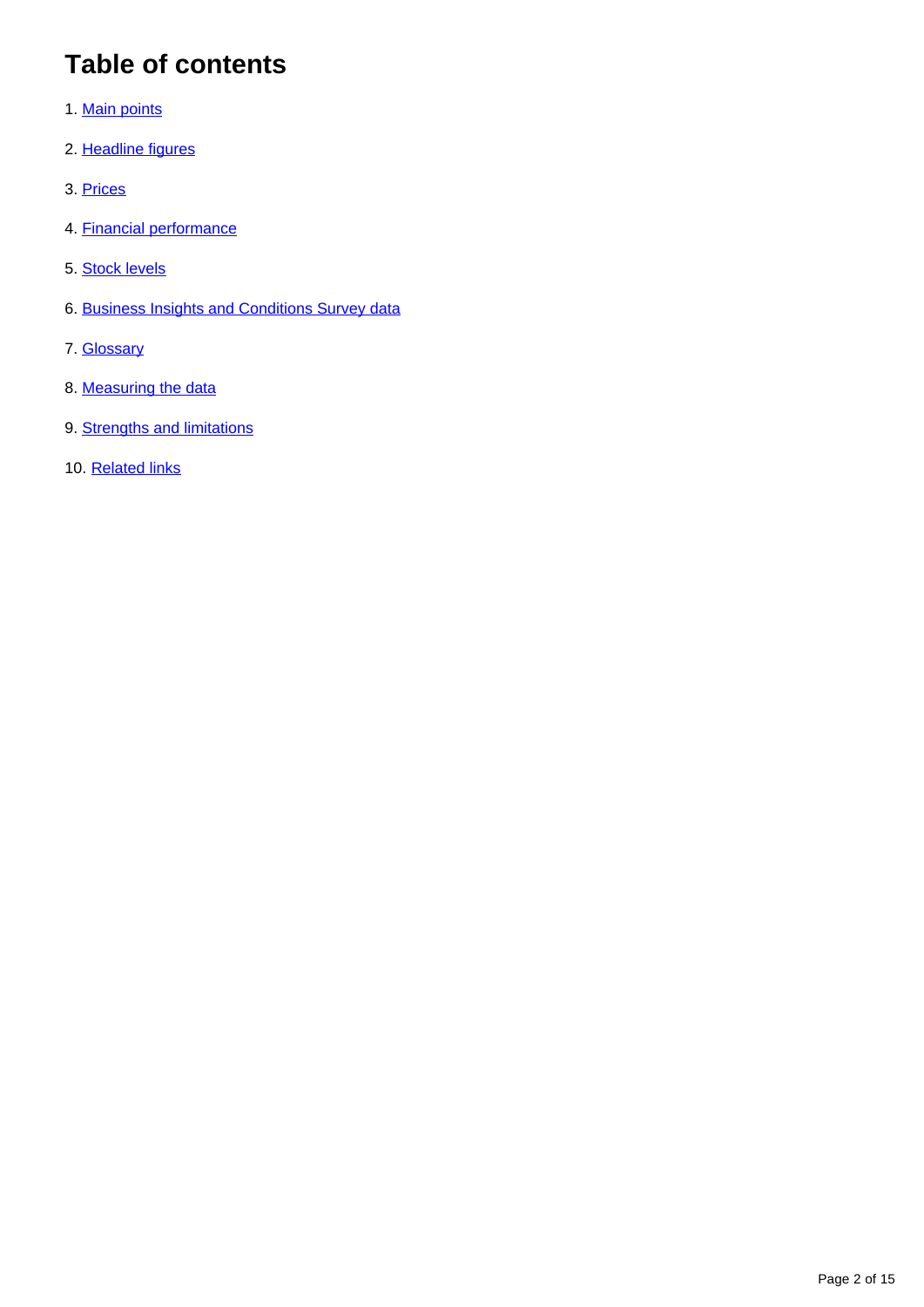# <span id="page-2-0"></span>**1 . Main points**

- Of currently trading businesses, 20% reported that their turnover decreased in March 2022 compared with February 2022, in contrast 14% reported turnover had increased.
- Half (50%) of businesses currently trading reported an increase in the prices of materials, goods or services bought in March 2022, up from 39% in February 2022; in comparison, the percentage of businesses who reported an increase in the prices of materials, goods or services sold increased from 17% to 24% over the same period.
- Almost a third of currently trading businesses (31%) reported they expected the price of goods or services sold in April 2022 to increase (excluding seasonal changes), with energy prices (41%) reported as the main factor for businesses considering raising their prices.
- In late April 2022, having to absorb costs (38%) and having to pass on price increases to customers (27%) were reported as the biggest impacts on businesses because of general price rises; these percentages have increased slightly since early March 2022 from 35% and 24%, respectively.
- In late April 2022, 31% of businesses reported their production and/or suppliers had been affected by recent increases in energy prices, with the accommodation and food service activities industry reporting the highest percentage, at 64%.
- Among businesses not permanently stopped trading, 7% of businesses reported their stock levels of raw materials in March 2022 were lower than in February 2022, whereas 4% reported stock levels were higher; across the same period, 6% of businesses reported their stock levels of finished goods were also lower.

# <span id="page-2-1"></span>**2 . Headline figures**

The data presented in this bulletin are the final results from Wave 55 of the Business Insights and Conditions Survey (BICS), which was live for the period 19 April to 1 May 2022.

Please note, from Wave 54 (April 2022), we have rationalised the number of questions asked each wave and references to "normal expectations" have been replaced with a defined reference period for businesses to compare against. We have also introduced specified time periods in some of our questions, giving us a more targeted snapshot of what businesses are experiencing, and when. Please find further details of these changes within the blog: [Times they are a-changing: and with them, two key ONS surveys.](https://blog.ons.gov.uk/2022/04/14/times-they-are-a-changing-and-with-them-two-key-ons-surveys/)

Periods referred to in each question should be kept in mind in relation to coronavirus (COVID-19) guidance as the estimates could be affected by both the location of the business and the date on which the business responded.

For experimental single-site weighted regional estimates up to Wave 49 (24 January to 6 February 2022), please see [Understanding the business impacts of local and national restrictions, UK: February 2022](https://www.ons.gov.uk/businessindustryandtrade/business/businessservices/articles/businessinsightsandimpactontheukandsubnationaleconomy/february2022).

Please note, businesses were asked to exclude seasonal changes when answering questions contained within BICS.

### **More about economy, business and jobs**

- All ONS analysis, summarised in our [economy, business and jobs roundup.](https://www.ons.gov.uk/economy/economicoutputandproductivity/output/articles/ukeconomylatest/2021-01-25)
- Explore the latest trends in employment, prices and trade in our [economic dashboard.](https://www.ons.gov.uk/economy/nationalaccounts/articles/dashboardunderstandingtheukeconomy/2017-02-22)
- View [all economic data](https://www.ons.gov.uk/economy/datalist?filter=datasets).

### **Figure 1: Headline figures from the Business Insights and Conditions Survey**

**Notes:**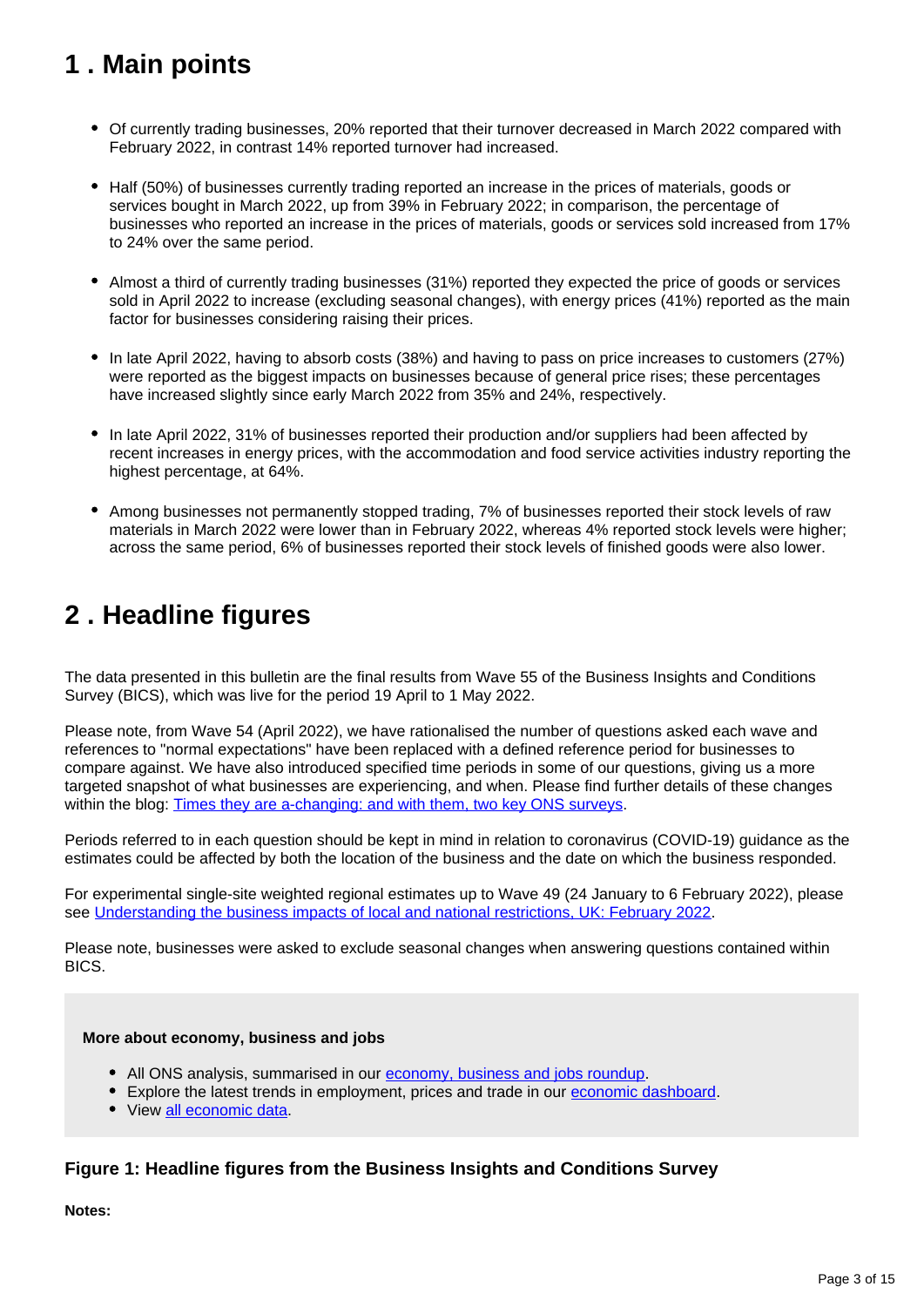- 1. Trading status, business resilience, workforce status: for presentational purposes, response options have been combined and/or removed.
- 2. Workforce status: from Wave 55, the question changed to ask about a specific calendar month rather than "the last two weeks" in relation to the time of completion.
- 3. Prices: for presentational purposes, the data shows an increase to prices bought and sold compared with the previous calendar month.
- 4. Prices: from Wave 55, the question changed to ask about a specific calendar month rather than "over the last month, compared with normal price fluctuations" in relation to the time of completion.
- 5. Data are plotted in the middle of the period of each wave.

### **Download the data**

### [.xlsx](https://www.ons.gov.uk/visualisations/dvc1952/dashboard/datadownload.xlsx)

In late April 2022, 94% of businesses reported they were trading, with 85% fully trading and 9% partially trading. Meanwhile, 4% of businesses were temporarily paused trading and 2% were permanently ceased trading.

Businesses not permanently stopped trading were asked, during March 2022 approximately what percentage of their workforce were:

- using a hybrid model of working  $-21\%$
- working from home 9%
- working from a designated workspace 63%
- on sick leave, or not working due to coronavirus (COVID-19) symptoms, self-isolation or quarantine 2%
- made permanently redundant less than 1%
- $\bullet$  other 6%

## <span id="page-3-0"></span>**3 . Prices**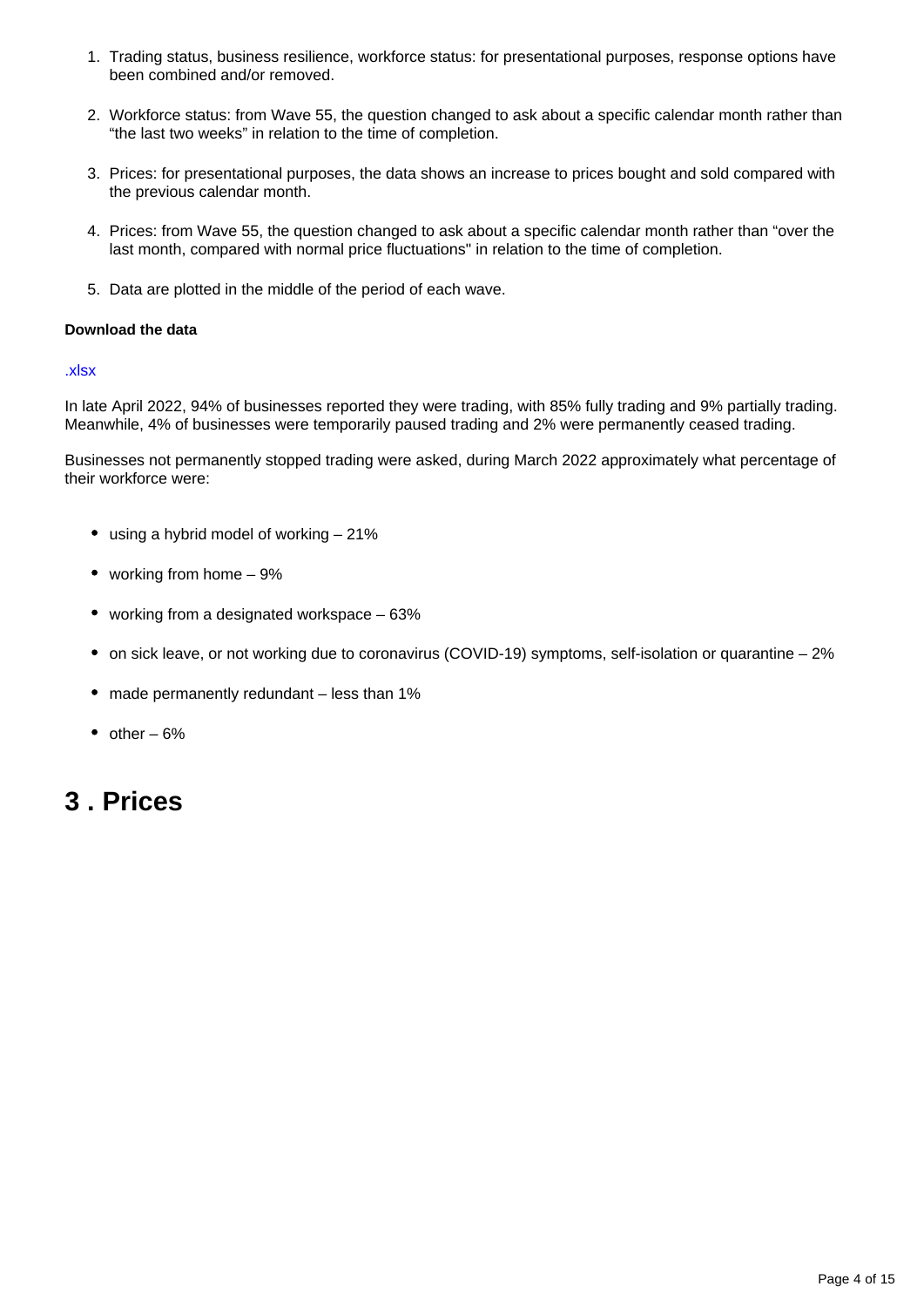## **Prices bought and sold**

**Figure 2: More than three quarters (77%) of businesses in the accommodation and food service activities industry reported an increase in the price of materials, goods or services bought in March 2022**

**Prices bought and sold have increased, businesses currently trading, broken down by industry, weighted by count, UK, 1 to 31 March 2022**

Figure 2: More than three quarters (77%) of businesses in the accommodation and food service activities industry reported an increase in the price of materials, goods or services bought in March 2022

Prices bought and sold have increased, businesses currently trading, broken down by industry, weighted by count, UK, 1 to 31 March 2022



### **Source: Office for National Statistics – Business Insights and Conditions Survey**

### **Notes:**

- 1. For presentational purposes, response options have been removed.
- 2. "Mining and quarrying" and "water supply, sewerage, waste management and remediation activities" have been removed for disclosure purposes, but their totals are included in "All industries".
- 3. From Wave 55, the question changed to ask about a specific calendar month rather than "over the last month, compared with normal price fluctuations" in relation to the time of completion.

Between February and March 2022, there was a rise in the percentage of businesses currently trading who reported that the prices of materials, goods or services bought had increased, from 39% to 50%. In comparison, the percentage of businesses that reported the prices of materials, goods or services sold had increased rose from 17% to 24% over the same period.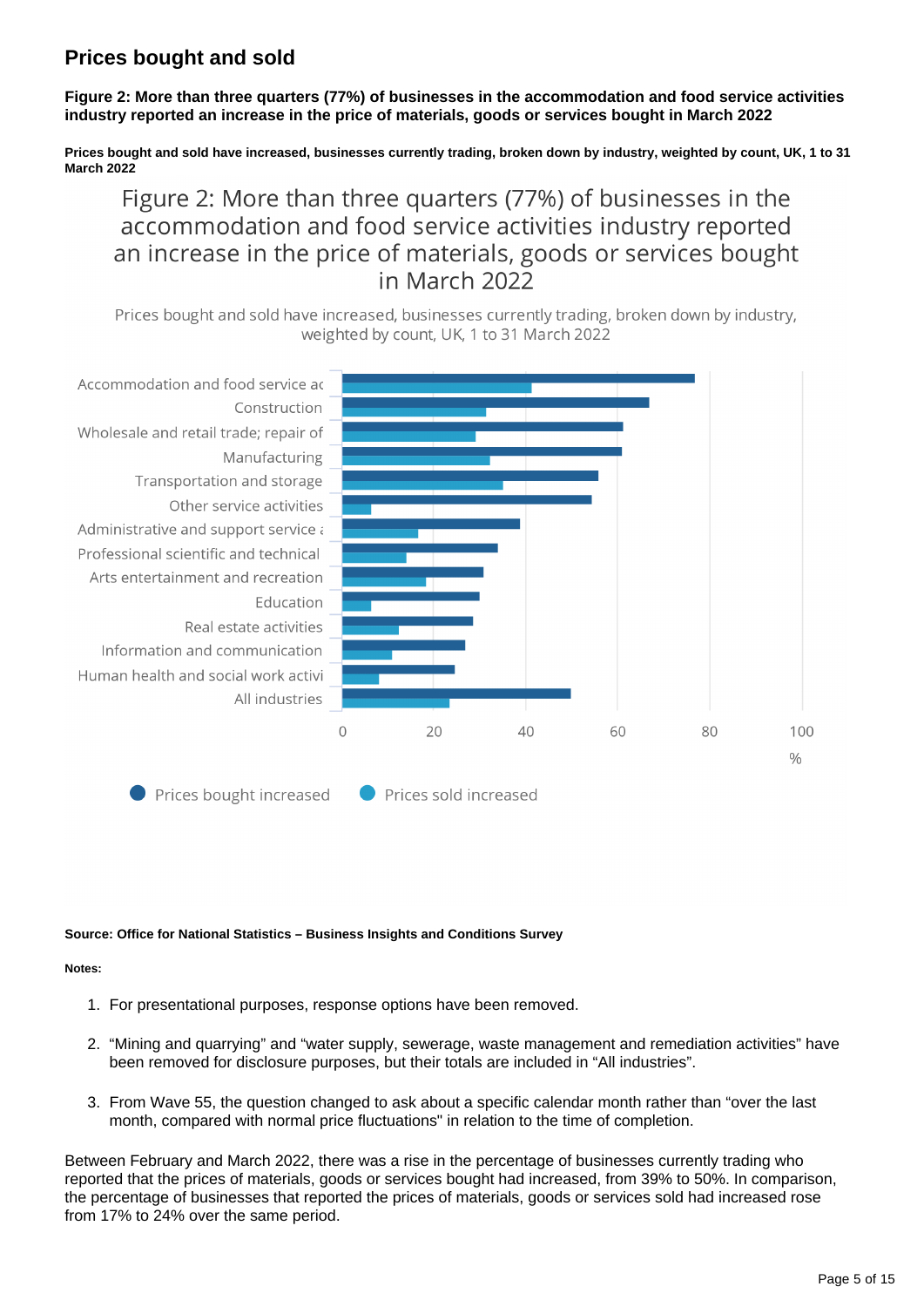## **Price expectations**

### **Figure 3: 31% of trading businesses expected to increase the prices of the goods or services they sold in April 2022, in comparison 1% expected prices to decrease**

**Price expectations, businesses currently trading, broken down by industry, weighted by count, UK, 1 to 30 April 2022**

## Figure 3: 31% of trading businesses expected to increase the prices of the goods or services they sold in April 2022, in comparison 1% expected prices to decrease

Price expectations, businesses currently trading, broken down by industry, weighted by count, UK. 1 to 30 April 2022



### **Source: Office for National Statistics – Business Insights and Conditions Survey**

#### **Notes:**

- 1. "Mining and quarrying" and "water supply, sewerage, waste management and remediation activities" have been removed for disclosure purposes, but their totals are included in "All industries".
- 2. Caution should be taken when interpreting expectations questions as the employees responding on behalf of businesses may not have full oversight of all of their business's future expectations.

Of businesses currently trading, 31% expected to increase the prices of the goods or services they sold in April 2022. Businesses currently trading reported energy prices as a factor when considering raising prices, at 41%. The accommodation and food service activities industry reported the highest proportion of businesses selecting energy prices as a factor, at 78%.

Across all industries, other factors reported included: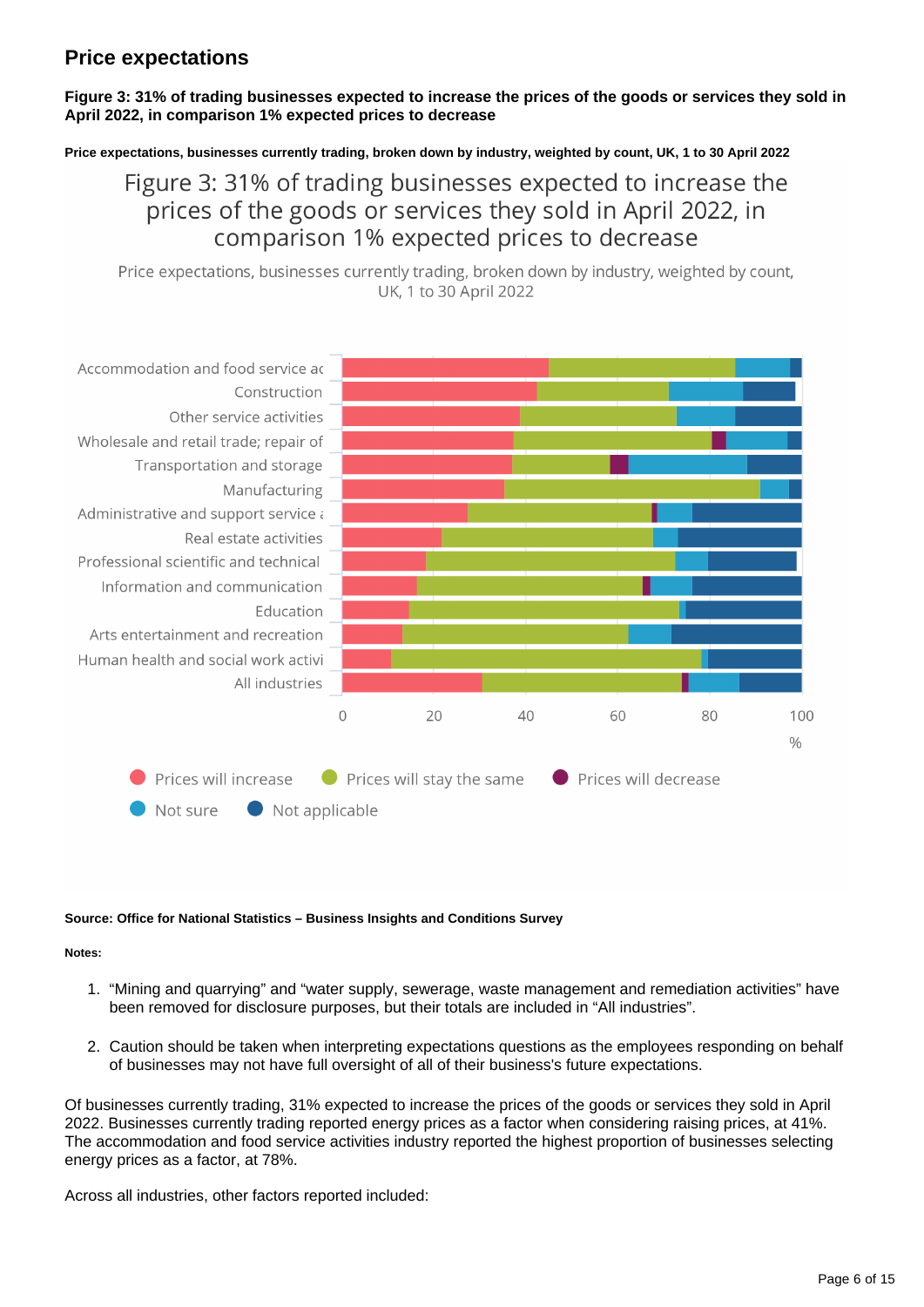- raw material prices, at 33%, with the manufacturing industry reporting the highest percentage at 58%
- labour costs, at 26%, with the accommodation and food service activities industry reporting the highest percentage at 53%

## **Energy prices**

Nearly a third (31%) of businesses reported that their production and/or suppliers were affected by recent increases in energy prices in late April 2022, while 24% reported their business had not been affected. These percentages are up from 29% and down from 26%, respectively, in early April 2022.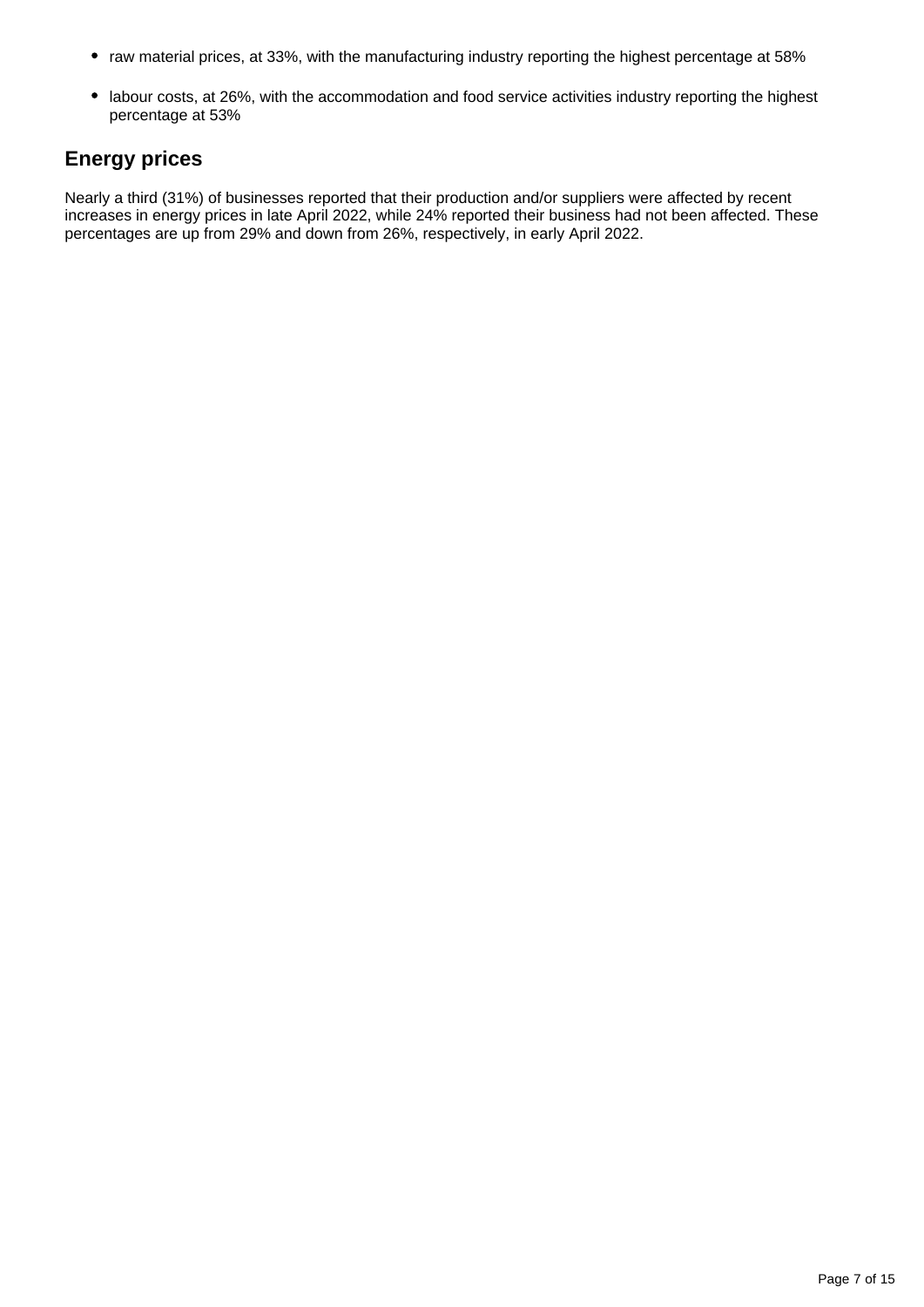## **Impact of price rises**

In late April 2022, businesses not permanently stopped trading were asked in which ways their business had been affected by any price rises they had experienced.

**Figure 4: In late April 2022, 38% of businesses reported they had to absorb costs because of the effect of price rises on their business, compared with 35% in early March 2022**

**Impact of price rises, businesses not permanently stopped trading, weighted by count, UK, 7 March to 1 May 2022**

Figure 4: In late April 2022, 38% of businesses reported they had to absorb costs because of the effect of price rises on their business, compared with 35% in early March 2022

Impact of price rises, businesses not permanently stopped trading, weighted by count, UK, 7 March to 1 May 2022



### **Source: Office for National Statistics – Business Insights and Conditions Survey**

**Notes:**

- 1. Businesses were asked in which way, if any, has their business been affected by price rises.
- 2. Response options will not sum to 100% as businesses were able to select multiple options.
- 3. Data are plotted in the middle of the period of each wave.

More than half (58%) of businesses reported they were affected by general increases in prices in one or more ways.

The following industries reported the greatest percentage for the top two reported impacts: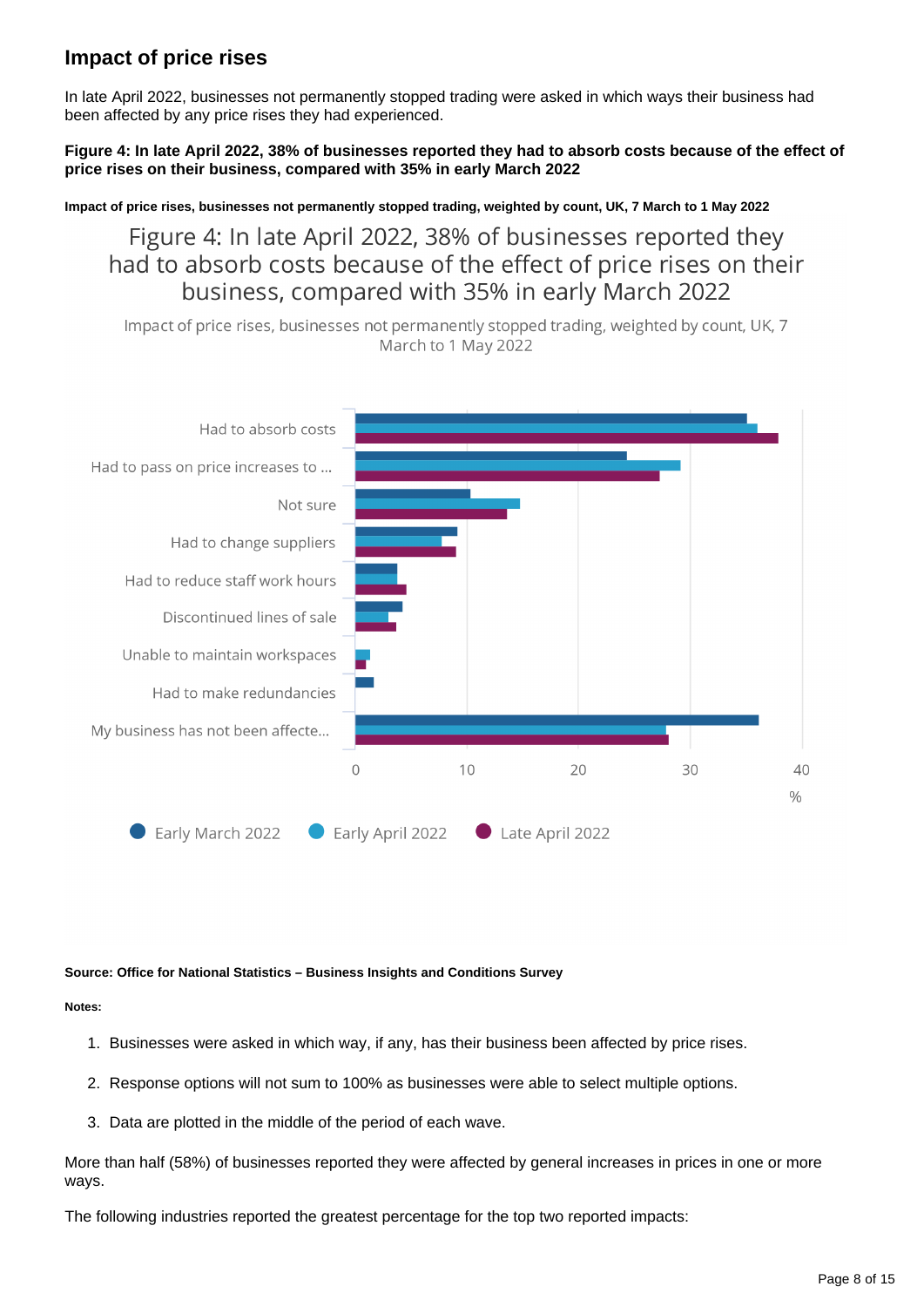- had to absorb costs with the accommodation and food service activities industry reporting the highest at 58%
- had to pass on price increases to customers with the manufacturing and accommodation and food service activities industries reporting the highest at 43%

## **Domestic demand**

Of businesses not permanently stopped trading, 13% reported domestic demand for goods and services had decreased in March 2022 compared with February 2022, while 8% reported an increase, and 47% reported demand stayed the same.

The wholesale and retail trade; repair of motor vehicles and motorcycles and accommodation and food service activities industries reported the highest percentage of businesses stating a decrease, at 24%. The wholesale and retail trade; repair of motor vehicles and motorcycles industry percentage was partially being driven by the retail trade not in stores sub-industry. This is in line with the recently published [retail sales](https://www.ons.gov.uk/businessindustryandtrade/retailindustry/bulletins/retailsales/march2022), reporting a fall in sales volume.

The manufacturing industry reported the largest proportion of businesses with an increase in demand, at 17%. The human health and social work activities industry reported, at 71%, the largest proportion where demand stayed the same.

Further response options broken down by industry and size band can be found in the [accompanying dataset.](https://www.ons.gov.uk/economy/economicoutputandproductivity/output/datasets/businessinsightsandimpactontheukeconomy)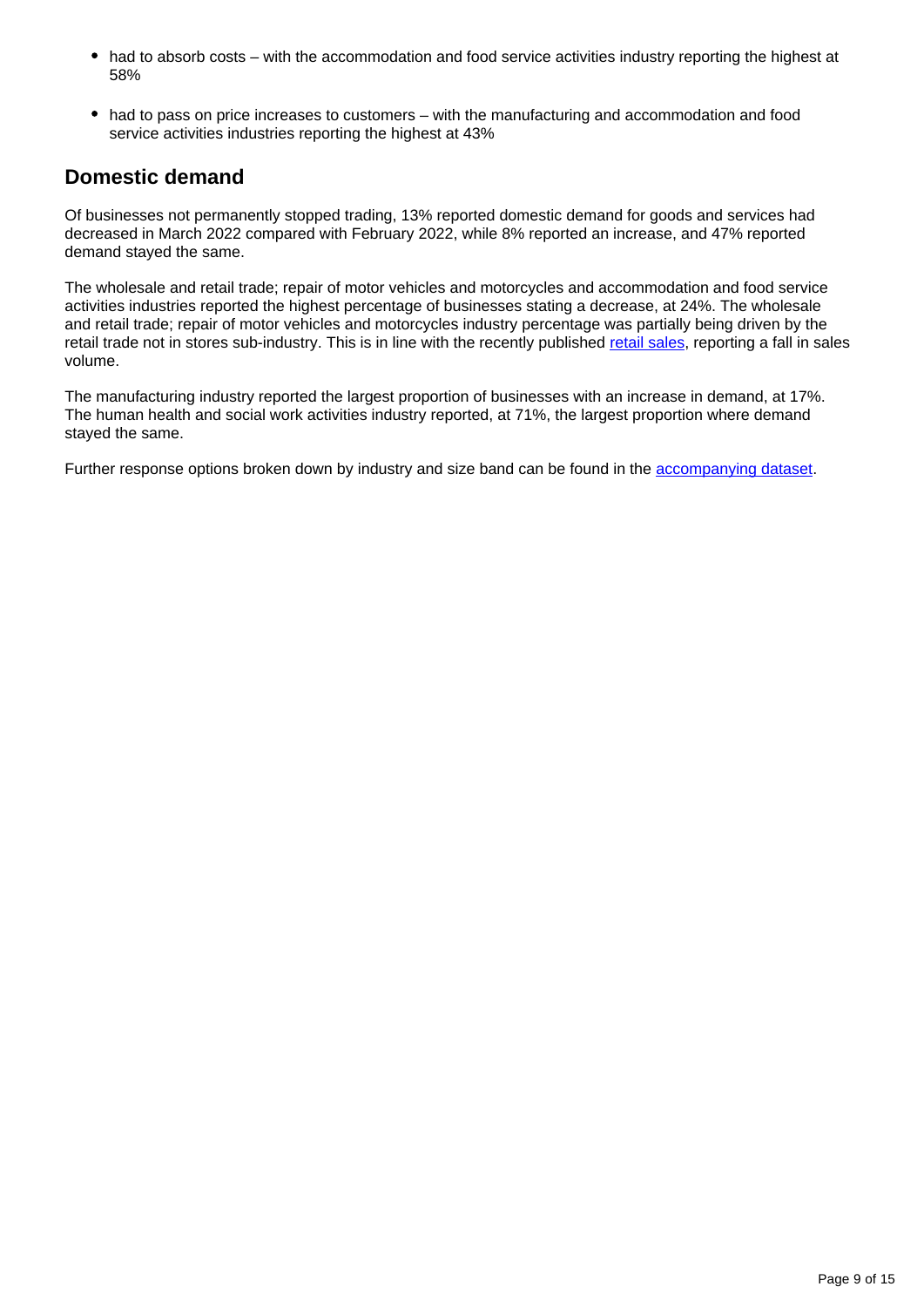# <span id="page-9-0"></span>**4 . Financial performance**

### **Figure 5: A net 6% of trading businesses reported a decrease in turnover in March 2022**

**Impact on turnover, businesses currently trading, broken down by industry, weighted by count, UK, 1 to 31 March 2022**

Figure 5: A net 6% of trading businesses reported a decrease in turnover in March 2022

Impact on turnover, businesses currently trading, broken down by industry, weighted by count, UK. 1 to 31 March 2022



### **Source: Office for National Statistics – Business Insights and Conditions Survey**

#### **Notes:**

- 1. Industries may not sum to 100% because of rounding and percentages less than 1% being removed for disclosure purposes.
- 2. "Mining and quarrying" and "water supply; sewerage, waste management and remediation activities" have been removed for disclosure purposes, but their totals are included in "All industries".
- 3. From Wave 55, the question changed to ask about a specific calendar month rather than "over the last month, compared with the normal expectations for this time of year" in relation to the time of completion.

The accommodation and food service activities industry reported the highest proportion of businesses experiencing a decrease in turnover, at 34%. This was being partially driven by the food and beverage service activities sub-industry.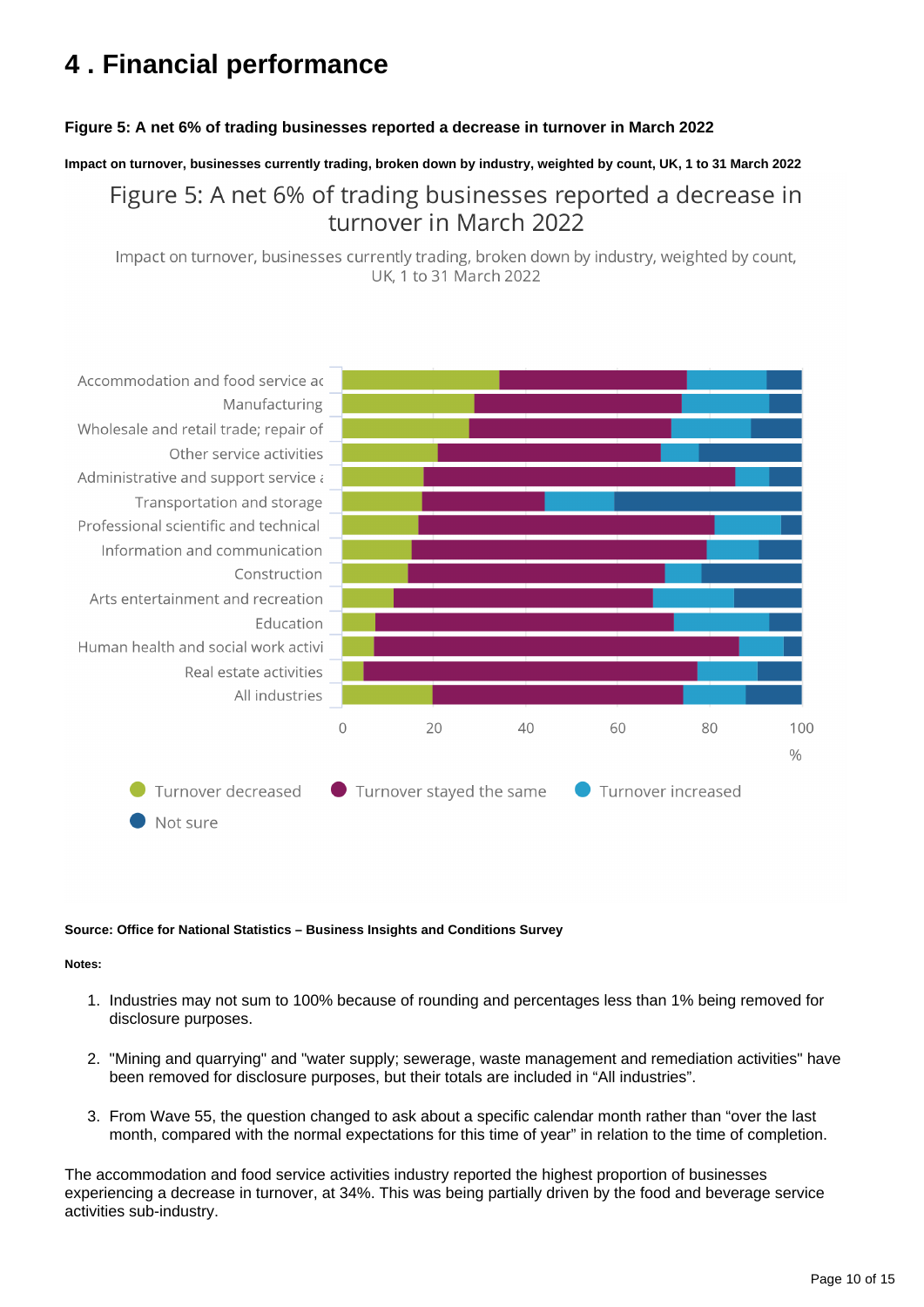Currently trading businesses reported the cost of materials as having the biggest impact on their turnover in the last month, at 30%. The accommodation and food service activities industry reported the largest proportion of business reporting this challenge, at 61%.

Other challenges businesses reported as having an impact were:

- economic uncertainty, at 25%
- cost of labour, at 15%
- competition, at 13%

In comparison, 33% of currently trading businesses reported they were not currently experiencing any challenges.

Businesses not permanently stopped trading were asked how their staffing costs had changed over the past three months. A third (33%) of businesses reported that their staffing costs had increased, with the accommodation and food service activities industry reporting the highest percentage, at 67%.

When looking forward, 29% of all businesses reported they expect staffing costs to increase in the next three months.

Further response options broken down by industry and size band can be found in the [accompanying dataset.](https://www.ons.gov.uk/economy/economicoutputandproductivity/output/datasets/businessinsightsandimpactontheukeconomy)

# <span id="page-10-0"></span>**5 . Stock levels**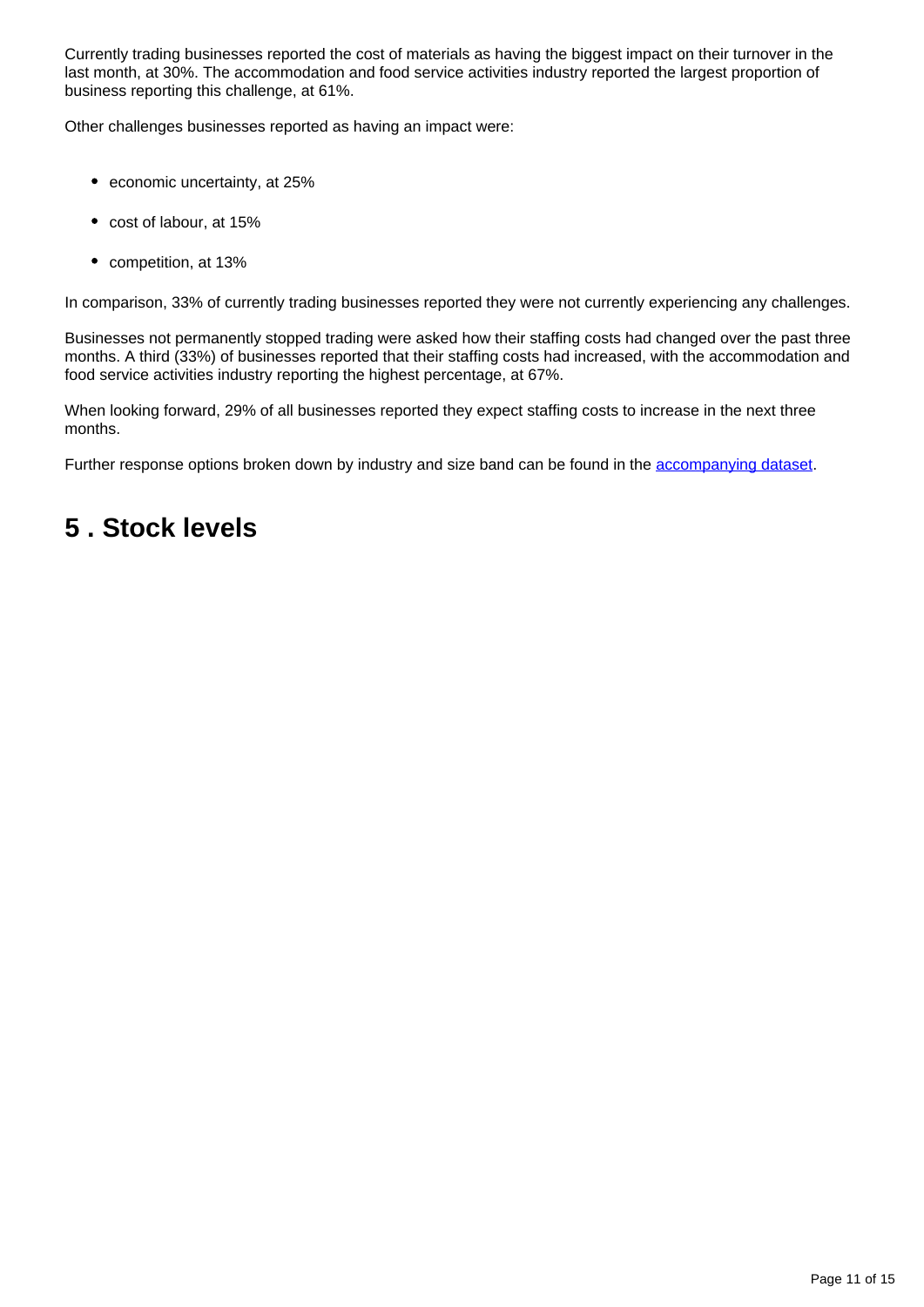## **Stock levels of raw materials and finished goods**

Businesses not permanently stopped trading were asked how their stock levels of raw materials and finished goods in March 2022 compared with February 2022.

### **Figure 6: For both raw materials and finished goods, approximately 1 in 15 businesses reported lower stock levels in March 2022 than in February 2022**

**Lower stock levels, businesses not permanently stopped trading, broken down by industry, weighted by count, UK, 1 to 31 March 2022**

## Figure 6: For both raw materials and finished goods, approximately 1 in 15 businesses reported lower stock levels in March 2022 than in February 2022

Lower stock levels, businesses not permanently stopped trading, broken down by industry, weighted by count, UK, 1 to 31 March 2022



Raw material stock levels were lower Finished goods stock levels were lower

### **Source: Office for National Statistics – Business Insights and Conditions Survey**

### **Notes:**

- 1. For presentational purposes, response options have been removed.
- 2. "Mining and quarrying", "water supply, sewerage, waste management and remediation activities", "human health and social work activities" and "arts, entertainment and recreation" industries have been removed for disclosure purposes, but their totals are included in "All industries".

In relation to stocks of raw materials, 7% of businesses not permanently stopped trading reported that their stock levels were lower in March 2022 than in February 2022, a further 4% reported that their stock levels were higher in March 2022. Approximately a quarter (23%) of businesses reported that their stock levels had stayed the same. The remainder either reported "not sure" or "not applicable".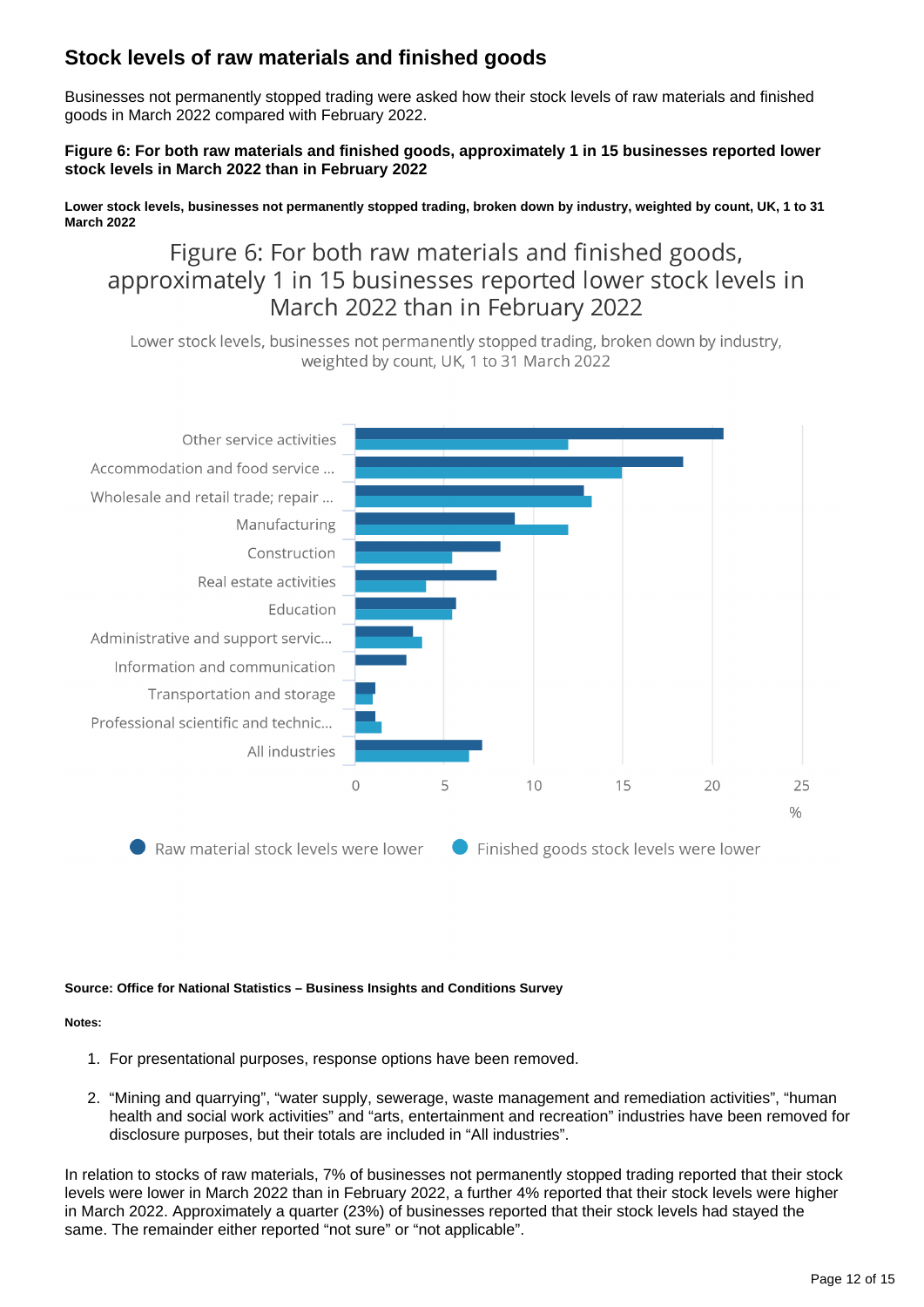For businesses reporting on their stock levels of finished goods, 6% reported lower levels and 3% reported higher levels, across the same period. Around one in five (21%) of businesses reported their stock levels had stayed the same.

Response options broken down by industry, trading status and size band, for raw material and finished goods stock questions can be found in the **accompanying dataset**.

## **Stockpiling**

Businesses not permanently stopped trading were asked whether they were stockpiling any goods or materials, to which 6% of all businesses reported they were, up from 4% in early January 2022.

The wholesale and retail trade; repair of motor vehicles and motorcycles industry and the manufacturing industry reported the largest percentage of businesses stockpiling goods or materials, both at 13%. These percentages are up from 11% and 10%, respectively, since the start of the year.

# <span id="page-12-0"></span>**6 . Business Insights and Conditions Survey data**

[Business insights and impact on the UK economy](https://www.ons.gov.uk/economy/economicoutputandproductivity/output/datasets/businessinsightsandimpactontheukeconomy)

Dataset | Released 5 May 2022

Weighted estimates from the voluntary fortnightly Business Insights and Conditions Survey (BICS) about financial performance, workforce, prices, trade, and business resilience. This dataset includes additional information collected as part of the survey not presented in this publication.

### [Business insights and impact on the UK economy confidence intervals](https://www.ons.gov.uk/economy/economicoutputandproductivity/output/datasets/businessinsightsandimpactontheukeconomyconfidenceintervals)

Dataset | Released 27 January 2022

Confidence intervals for weighted estimates from the voluntary fortnightly business survey (BICS) about financial performance, workforce, prices, trade, and business resilience. These data are not official statistics but have been developed to deliver timely indicators to help understand the impact of the coronavirus (COVID-19) pandemic and other events.

## **Access to microdata**

You can access the BICS microdata for Waves 1 to 54 through the Secure Research Service (SRS). The BICS microdata for each wave are released on a rolling basis in the week following the publication of each wave. The microdata are made confidential and do not disclose information on any specific business.

Only researchers accredited under the [Digital Economy Act](https://uksa.statisticsauthority.gov.uk/digitaleconomyact-research-statistics/) are able to access data in the SRS. You can apply for accreditation through the [Research Accreditation Service \(RAS\)](https://researchaccreditationservice.ons.gov.uk/ons/ONS_Registration.ofml). You need to have relevant academic or work experience and must successfully attend and complete the assessed Safe Researcher Training.

To conduct analysis with microdata from the SRS, a project application must be submitted to the Research [Accreditation Panel \(RAP\).](https://uksa.statisticsauthority.gov.uk/digitaleconomyact-research-statistics/research-accreditation-panel/) To access the SRS, you must also work for an organisation with an Assured Organisational Connectivity agreement in place.

# <span id="page-12-1"></span>**7 . Glossary**

## **Reporting unit**

The business unit to which questionnaires are sent is called the reporting unit. The response from the reporting unit can cover the enterprise as a whole or parts of the enterprise identified by lists of local units.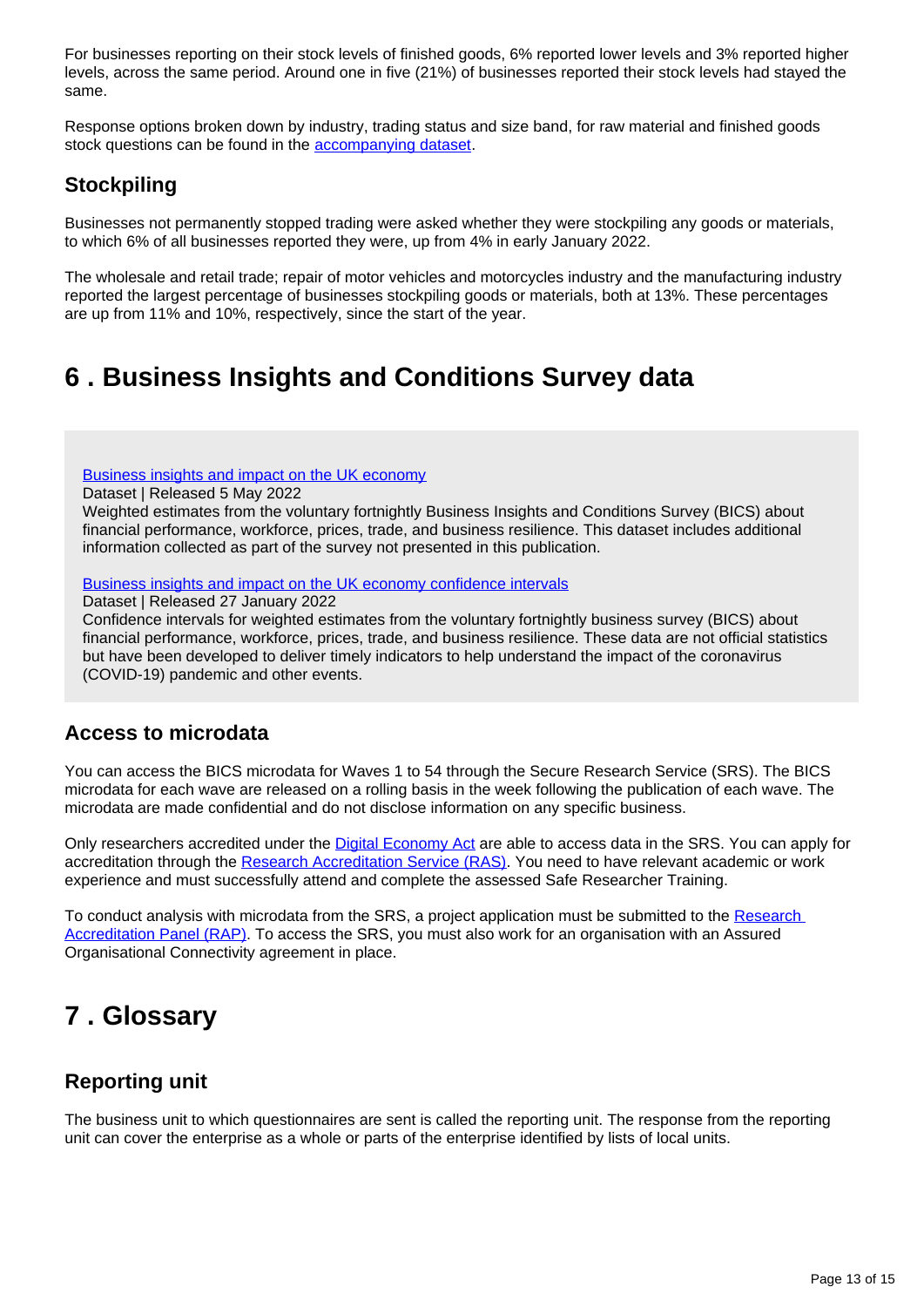# <span id="page-13-0"></span>**8 . Measuring the data**

More quality and methodology information on strengths, limitations, appropriate uses, and how the data were created is available in [our Business Insights and Conditions Survey \(BICS\) QMI,](https://www.ons.gov.uk/economy/economicoutputandproductivity/output/methodologies/businessinsightsandconditionssurveybicsqmi) updated on 24 January 2022.

The BICS is voluntary, and the results are experimental. More information is available in the [Guide to](https://www.ons.gov.uk/methodology/methodologytopicsandstatisticalconcepts/guidetoexperimentalstatistics)  [experimental statistics](https://www.ons.gov.uk/methodology/methodologytopicsandstatisticalconcepts/guidetoexperimentalstatistics).

Table 1: Sample and response rates for Waves 53, 54 and 55 of the Business Insights and Conditions Survey

| Wave           | 7 April 2022 | 21 April 2022<br><b>Publication Wave 53 Publication Wave 54 Publication Wave 55</b> | 5 May 2022 |
|----------------|--------------|-------------------------------------------------------------------------------------|------------|
| Sample         | 38,153       | 38,166                                                                              | 38,100     |
| Response 9,328 |              | 9.111                                                                               | 8.813      |
| Rate           | 24.4%        | 23.9%                                                                               | 23.1%      |

Source: Office for National Statistics - Business Insights and Conditions Survey

### **Notes**

1. Response rates for all waves can be found in the accompanying dataset.

The results are based on responses from the voluntary fortnightly BICS, which captures businesses' views on financial performance, workforce, prices, trade, and business resilience. The Wave 55 survey was live for the period 19 April to 1 May 2022. The [survey questions](https://www.ons.gov.uk/peoplepopulationandcommunity/healthandsocialcare/conditionsanddiseases/articles/businessimpactofcovid19surveyquestions/latest) are available.

## **Coverage**

The Monthly Business Survey (MBS) covers the UK for production and Great Britain only for services. The Retail Sales Index (RSI) and construction are Great Britain focused. Therefore, the BICS will be UK-focused for production-based industries but Great Britain-focused for the other elements of the economy covered. The industries covered are:

- non-financial services (includes professional, scientific, communication, administrative, transport, accommodation and food, private health and education, and entertainment services)
- distribution (includes retail, wholesale, and motor trades)
- production (includes manufacturing, oil and gas extraction, energy generation and supply, and water and waste management)
- construction (includes civil engineering, housebuilding, property development and specialised construction trades such as plumbers, electricians, and plasterers)

The following industries are excluded from the survey: